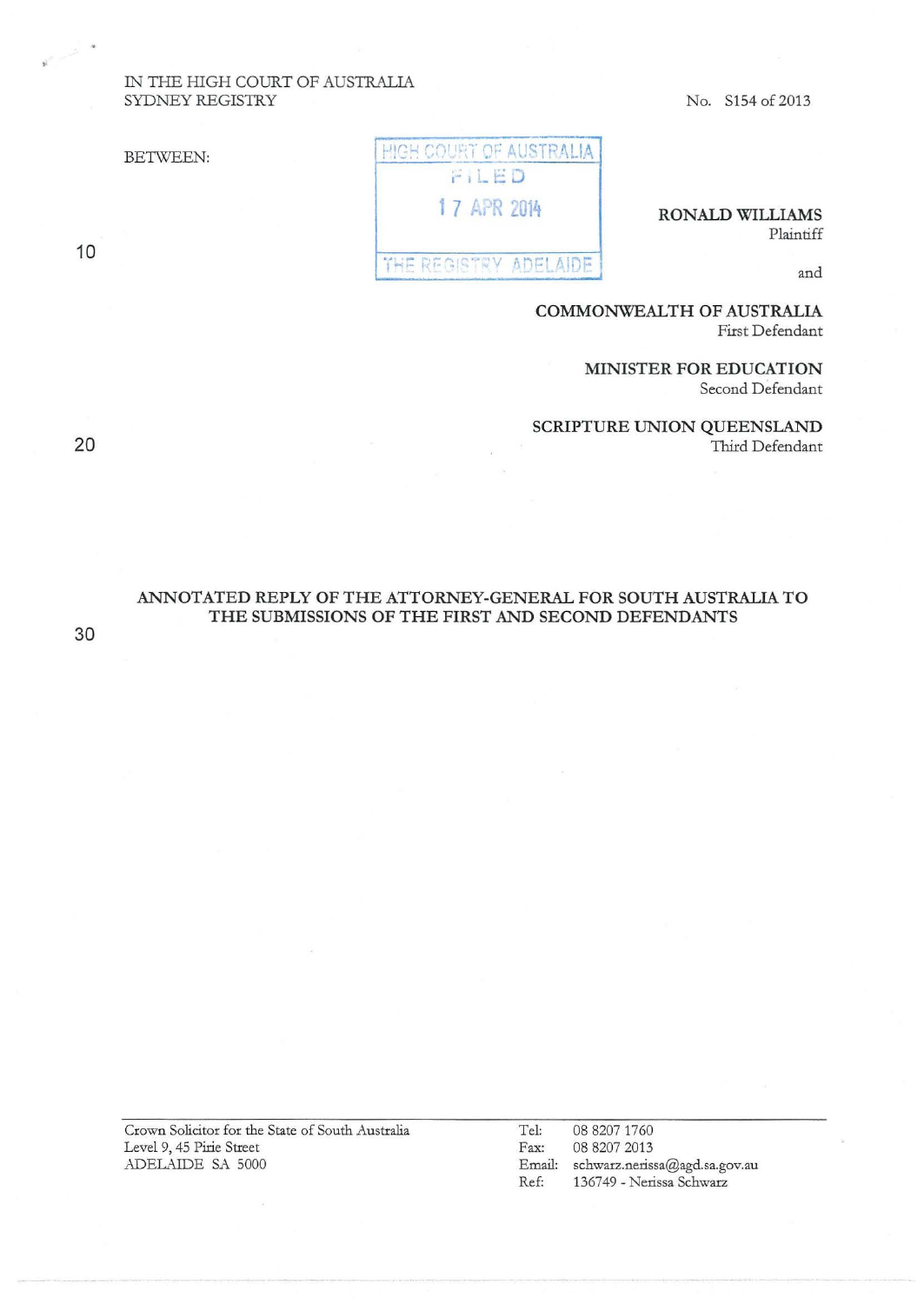### Part I: Certification

1. This submission is in a form suitable for publication on the internet.

# Part II: Submissions in reply

# Re-opening *Williams (No 1)*

2. The decision in *Williams (No 1)* should not be re-opened. South Australia adopts the Written Submissions of New South Wales ([50]-[55]) and Victoria ([7]-[8]).

# The decision in *Williams (No 1 )*

- 3. At issue in *Williams (No 1)* was the power of the Commonwealth Executive to contract and spend in circumstances where the prerogative was not engaged, where doing so was not necessary and 10 incidental to the execution and maintenance of a law of the Commonwealth or the Constitution, where the inherent authority derived from the character and status of the Commonwealth as a national government was not engaged, and where no statutory authority to do so existed. Accepting that none of those aspects of Commonwealth executive power were applicable, the Commonwealth argued that the executive power vested by s61 extended to empowering the Executive to engage in activities or enterprises that could be authorised by or under a law made by the Parliament, even if no such law was in existence (referred to as the *common assumption* or in the judgments as the *narrow basis* upon which the Commonwealth sought to support the power to contract and to spend<sup>1</sup>), and, in the alternative, was as broad as the power of any natural person provided that a valid appropriation existed and the legal rights and duties of others were 20 not interfered with *(the capacities* or *broad basis argument <sup>2</sup> ).* 
	- 4. *Williams (No 1)* rejected the capacities or broad basis argument. Six Justices determined that s61 of the Constitution did not permit the Commonwealth Executive to contract and to spend free of limitations derived from (a) the legislative powers reposed in the Commonwealth by the Constitution; (b) the implications of representative and responsible government; and (c) the federal distribution of powers effected by the Constitution.' Subject to re-opening that issue for re-determination, the capacities argument is foreclosed in this case.
	- 5. A majority of the Court constituted by French CJ, Gummow, Crennan and Bell JJ also rejected the common assumption or narrow basis argument. That is, French CJ, Gurnmow, Crennan and Bell JJ decided that, as a matter of principle, questions as to the scope of the power reposed in
- 30 the Commonwealth Executive by s61 of the Constitution were not to be determined by reference to an *assumption* that the power of the executive branch was co-extensive with the power of the legislative branch. Such an approach was regarded as too broad. 4 Therefore, subject to re-opening that issue for re-determination, the Commonwealth is foreclosed from submitting such an argument in this case.
- 6. While Hayne J and Kiefel J also held that s 61 did not authorise the entry into the SUQ Funding Agreement, their Honours did so on the basis that Commonwealth legislative power in  $ss51(xx)$ and 51 (xxiiiA) of the Constitution would not support a law giving effect to that Agreement. Accordingly, their Honours did not decide whether Commonwealth executive power included the narrow basis or common assumption.<sup>5</sup> To the extent that Heydon J's dissent was based on the 40 principle that the common assumption should be accepted,6 only three Justices in *Williams (No 1)* 
	- would permit the Commonwealth to have recourse to the narrow basis argument in this case. Consequendy, that argument is foreclosed in this case.

6 *Williams (No 1)* at [403] (Heydon J).

*Williams v Commomvealth* (2012) 248 CLR 156 *("Williams (No 1)")* at [26] (French CJ), [125] (Gummow and BellJJ),

<sup>[176] (</sup>Hayne J), [491] (Crennan J), [567] (Kiefel J).<br>*Williams (No 1)* at [35] (French CJ), [138], [150] (Gummow and Bell JJ), [177] (Hayne J), [488] (Crennan J), [576] (Kiefel J).

*Williams (No 1)* at [27], [35], [83] (French CJ), [150]-[159] (Gummow and Bell JJ), [182], [252]-[253] (Hayne J), [524] (CrennanJ), [576]-[595] (Kiefe!J).

<sup>4</sup> *Williams (No 1)* at [4] (French CJ), [134] (Gummow and Bell JJ), [544] (Crennan J).

*<sup>!</sup>Pilliams (No 1)* at [262], [267], [269], [272]-[273], [288] (Hayne J), [569] (Kiefel J).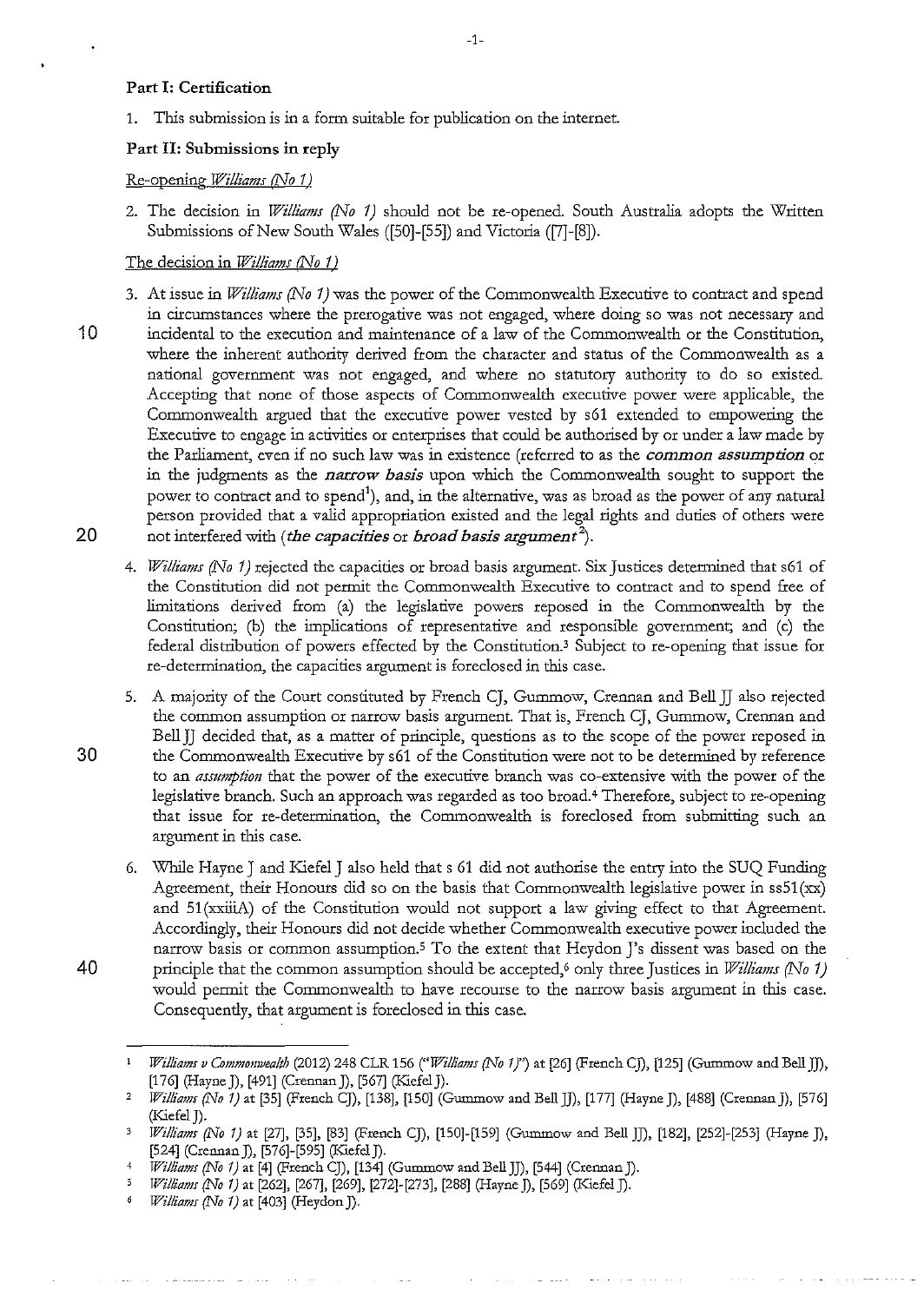- That is not to deny, however, that a majority of the Court<sup>7</sup> left open the possibility that s61 of the Constitution permitted the Commonwealth to enter into some contracts in the absence of statutory authority.' However, *Williams (No 1)* was not a case that required that general question to be authoritatively determined in order to determine the issue before the Court and South Australia submits that *Williams (No 2)* is not either.
- 8. Therefore, at least with respect to the funding agreements in issue in *tbis* case, a majority of the Court in *Williams (No 1)* forecloses the argument that s61 of the Constitution authorises the Commonwealth Executive to contract and spend in relation to chaplaincy services in the absence of specific statutory authority.
- 10 9. In light of the above, if the Commonwealth relies upon an argument falling within the first and second arguments identified at [3] above as support for the SUQ Funding Agreement, it may only proceed to do so if the correctness of *Williams (No 1)* is reconsidered.

### The derivation of the scope of executive power under the Constitution

- 10. There are two overarching flaws in the Commonwealth's approach. First its analysis commences with a negative assumption (that there is power absent identified restraints) in order to establish a positive conclusion: the Commonwealth is authorised to contract and spend with respect to this funding program. The underlying fallacy of this approach was exposed in *Williams (No 1).* The scope of the Commonwealth's executive power is to be ascertained from the affirmative grant of power contained in s61 of the Constitution understood within the text, context and structure of 20 the Constitution.<sup>9</sup> Second, it invites the Court to provide an advisory opinion on the scope of Commonwealth executive power<sup>10</sup> rather than decide whether the Commonwealth is authorised to contract and spend with respect to the SUQ Funding Agreement.
- 11. The determinative question is whether the executive power of the Commonwealth is of sufficient scope to support the SUQ Funding Agreement. That question only need be answered if the relevant Appropriations Acts do not provide statutory authority supporting the SUQ Funding Agreement. As a matter of construction it is a question that needs to be answered before consideration of s32B of the *Financial Management and Accountability Act 1997* (Cth). Here it is not contended that the SUQ Funding Agreement is supported by an exercise of prerogative power, in the execution and maintenance of a law of the Commonwealth, by s64 of the Constitution, or in 30 the exercise of inherent authority derived from the character and status of a national government
	- as understood in *Pape* and *Williams* (No 1).<sup>11</sup> In what follows those aspects of executive power falling within s61 are not considered and all references to executive power should be understood as exclusive of those aspects.
		- 12. Any consideration of the content of Commonwealth executive power commences with s61. That section marks the boundaries of the power but "leaves entirely untouched the definition of that **power and its ascertainment in any given case".<sup>12</sup>**
- 13. The significance of text, context and structure, and the extent to which historic notions of the executive power of the English monarch may be interleaved, has given rise to three alternative hypotheses of the scope of Commonwealth executive power in s61. Those three hypotheses are 40 that, in addition to the aspects referred to at [11] above, the content of Commonwealth executive power:

<sup>7</sup>  *Williams (No 1)* at [83] (French CJ), [139]-[140], [150]-[159] (Gummow and BellJJ), [527]-[534] (CrennanJ), [288] (Hayne J), [569] (Kiefel J).

<sup>8</sup>  **Such as those required to administer a government department contemplated by s64 or in cases involving the**  ordinary and well recognised functions of government; *Williams (No 1)* at [83] (French CJ), [139]-[140], [150]- [159] (Gummow and Bell JJ), [527]-[534] (Crennan J).

*Ruddock v Vardar/is* (2001) 110 FCR 491 at [179] (French J); fu *Ditfozt; ex pazte Deputy Commissiozzer of Taxation*  (1988) 19 FLR 347 at 369 (Gummow J); *The Commonzvealth v Colonial Combing, Spinning and Weaving Co Ud* (1922) 31 CLR421 at 431 (Knox CJ and Gavan Duffy]), 437-438 (Isaacs J), 453 (Higgins J), 461 (Starke J).

Annotated Submission of the First and Second Defendants, [108], [118].

<sup>11</sup>*Pape v Commomvealth* (2009) 238 CLR 1.

<sup>12</sup>*The Commonzvealth v Colonial Combing, Spizmizzg and Weaving Co Ltd* (1922) 31 CLR 421 at 437 (Isaacs J), see also 440 (Isaacs J), 461 (Starke J).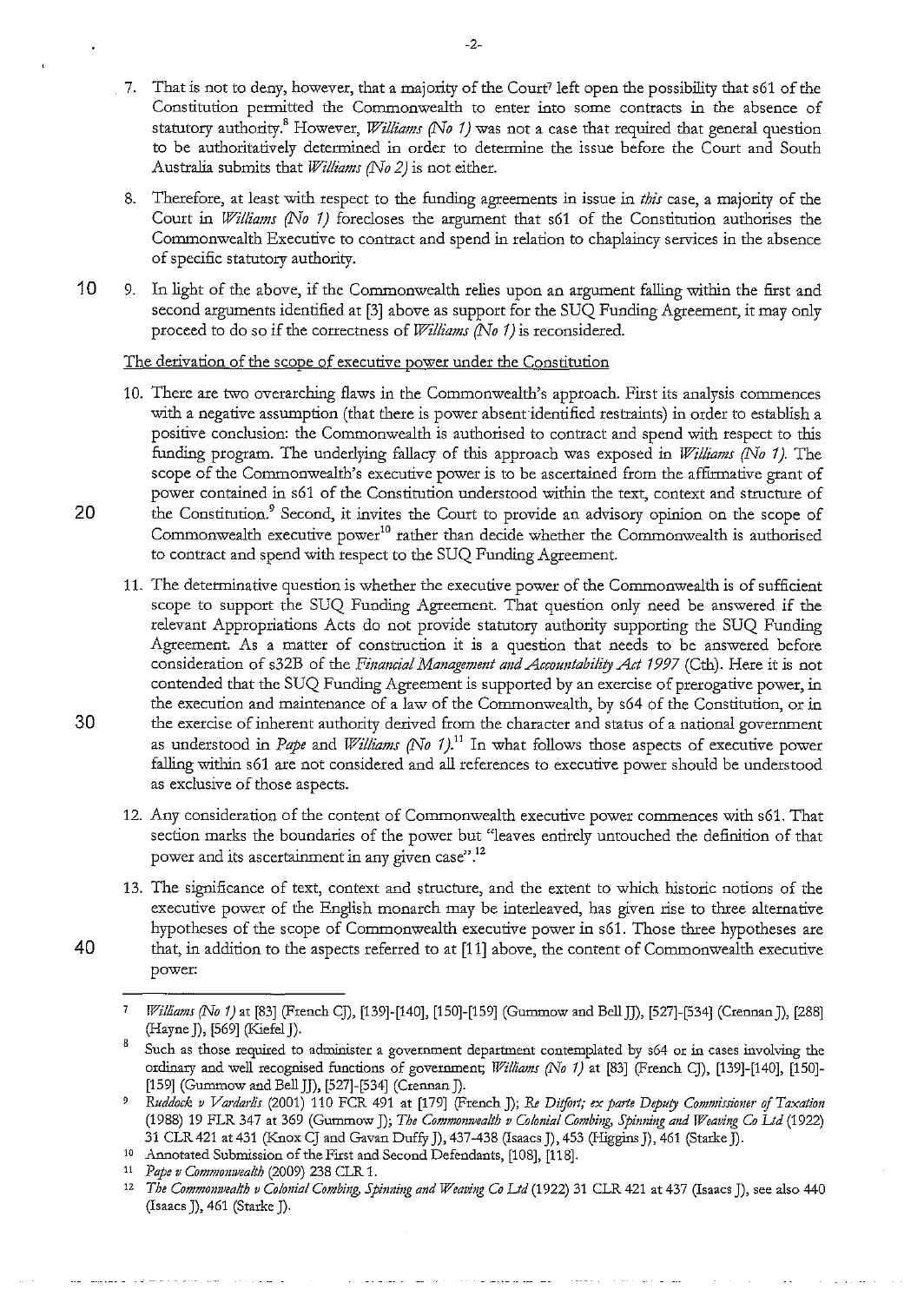- (a) is not limited to the defined powers vested in the Commonwealth Parliament but extends to doing anything that does not involve the exercise of coercive power and does not offend any applicable law;
- (b) is equivalent to the scope of Commonwealth legislative power whether exercised or not;
- (c) is that conferred by a valid law made by the Commonwealth Parliament.
- 14. Irrespective of which hypothesis is relied upon, the Commonwealth asserts that any concomitant power to spend need only be supported by a valid appropriation. Aside from these three hypotheses, no other workable hypothesis has been identified.
- 15. It will be apparent that  $[13(a)]$  is akin to the capacities or broad basis argument in *Williams (No 1)* **10** and [13(b)] the common assumption or narrow basis argument.
	- 16. That the Commonwealth has executive power extending "to all those matters that are reasonably *capable of being seen as of national benefit or concern; that is, all those matters that befit the national government of the federation*<sup>213</sup> is no more than a re-formulation of the unlimited hypothesis identified at [13(a)] above. That view is subject to the same textual and structural objections as the hypothesis. Moreover, it is not drawn from the language of the *Constitution.* Its amorphous character would potentially permit the Commonwealth to recite itself into power by the assertion of matters of national character or benefit outside its power. As much is demonstrated by the suggestion that chaplaincy services fall within what is said to be of national benefit.
- 17. Which of the alternative views of the limit of executive power is correct turns on the significance **20** given to structural and textual indicators contained within the Constitution. That is not to ignore the intention of the framers, but is to recognise that it is the language that must be given primacy. Nor does it eschew the experience of governance prior to the drafting of the Constitution. That experience forms a relevant background. But, care must be taken not to assume the existence of previous arrangements into a structure which was by design *sui getmis.* Constitutional norms are to be "traced to Australian sources."<sup>14</sup> In this regard it is of first importance to bear in mind that s61 is a power conferred as part of a negotiated federal compact expressed in writing.<sup>15</sup> The very notion of a federation is to fragment and circumscribe power. Thus, if an assumption of power is to be imported it must necessarily arise from the Constitution. Of equal rank in importance is the observation that the Commonwealth Executive is not an entity that exists independent of the 30 other branches of the federal government.<sup>16</sup> Further, it cannot be equated to a natural person.<sup>17</sup>
	- As to the contemporary meaning of s61 itself, an analysis of the intention of the framers discloses a lack of consensus of the scope of Commonwealth executive power and an avoidance of specification.<sup>18</sup>
		- 18. Structural and textual considerations when drawn together enable the limit of executive power to be deduced. The structural and textual indicators provide the basis of the answer to the scope of s61: the answer is not to be derived by an assertion that seeks to explain away the significance of those indicators. The first four considerations identified below ( $[19]$ – $[29]$ ) – all tied to the

<sup>13</sup> Annotated Submission of the First and Second Defendants, [152].

<sup>14</sup>*Attomey.Ceneral (W A) v Marque/* (2003) 78 .ALJR 105 at 116, [166] (Gleeson CJ, Gurnmow, Hayne and Heydon JJ).

<sup>&</sup>lt;sup>15</sup> Ruddock v Vardarlis (2001) 110 FCR 491 at [183] (French J); see also the resolutions moved by Sir Henry Parkes, *Official Report of the Australasian Federal Convention* (Sydney) 1891, pp 23, 499.<br><sup>16</sup> *Williams (No 1)* at [21] (French CJ), [152]-[153] (Gummow and Bell JJ), [515]-[516] (Crennan J), [577] (Kiefel J).

<sup>17</sup>*Williams (No 1)* at [38] (French CJ), [151] (Gurnmow andBellJ),[204]-[205], [215]-[217] (Hayne]), [518] (Crennan

*<sup>]),</sup>* [577] (KiefelJ). 1' *Williams (No* 1) at [60] (French CJ); M Crommelin, The Commonwealth Executive: A Deliberate Enigma, in Craven, The Convention Debates 1891-1898: Commentaries, Indices and Guide (Legal Books Sydney, 1986). Sir Samuel Griffiths' remarks in moving his amendment to Chapter II Cl 8 of the draft Constitution at the 1891 **Federal Australasian Convention must be understood in the light of his earlier remarks;** *Official &port of the Austrahsian Federal Convention* (Sydney) 1891, 31 March 1891 at p527. It cannot be said that he was advocating a **position akin to the common assumption. He simply did not say that the scope of executive power was coextensive with legislative power that had not been exercised. Chief Justice French is correct, with respect, in his**  observations in *Williams* (No 1) at [50].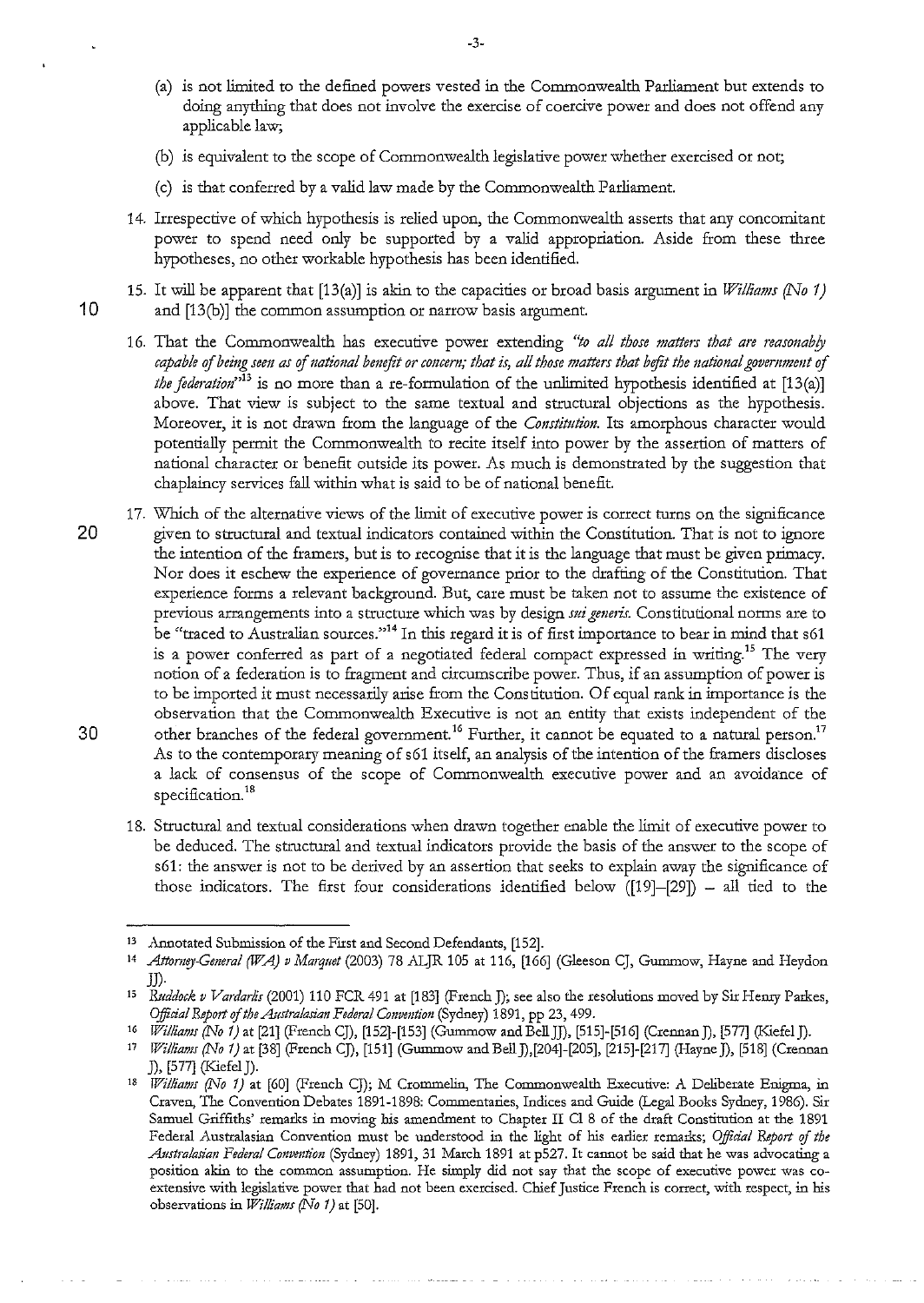distribution of powers - point away from unlimited power, but are equally compatible with the second and third hypotheses  $[13(b) \& c]$  above. The remaining three considerations - concerned with responsible and representative government - are incompatible with any view other than requiring executive power to be conferred by a valid law [13(c)] above.

*Section 61, defined grants in ss51 and 52, and the effect of s51 (xxxix)* 

- 19. Most significant to the analysis of any unlimited view  $(13(a))$  above) is the connection between executive power in s61 and the grants of legislative power, including  $s51(xxxix)$ <sup>19</sup> Any inflation of executive power in s61 carries with it a corresponding expansion of the power to make laws with respect to matters "incidental to the execution of any power vested by this Constitution ... in the
- 10 Government of the Commonwealth."<sup>20</sup> A suggestion that executive power extends to a subject matter not limited to the defined powers, therefore means that both:
	- (a) the making of defined grants of power to the Commonwealth under ss51 and 52 circumscribed by subject matter and purpose is undermined; and
	- (b) the scope of Commonwealth legislative power is capable of expansion by an executive act
	- 20. If it is suggested that s61 does not lead to a correlative expansion of legislative power, then a supervisory gap would emerge. If the Executive were to act outside Commonwealth legislative power, it would have the capacity to act beyond the authority of the Parliament. Constitutional coherence would be undermined.
- 21. The considerations arising from the connection between ss61 and  $51(xxxix)$  are consistent with 20 accepting either of hypotheses 13(b) or (c), but not 13(a), because neither work to expand the defined grants of legislative power.
	- 22. Acceptance of the unlimited hypothesis  $([13(a)]$  above) also has the consequence that the predominance of legislative power is undermined $21$  and the protection afforded by s109 curtailed.<sup>22</sup>

*Sections 61 and 96* 

- 23. The interaction between ss61 and 96 is also significant.<sup>23</sup> Section 96 permits the Commonwealth Parliament to make grants of financial assistance to any State with consent of the State. Such grants are not restricted to matters the subject of heads of legislative power.
- 24. If s61 provided unlimited power to the Commonwealth Executive to fund programs beyond 30 Commonwealth legislative power it would permit the Commonwealth Executive to avoid the requirement of consent and act to unilaterally implement programs by contract with private entities. Such a reading of s61 renders s96 superfluous. It also upsets the balance fixed by the distribution of powers to the Commonwealth government.
	- 25. With respect to the Commonwealth's submission regarding  $s96<sup>24</sup>$ , Mason J's view with respect to the relationship between ss61 and 96 was that the latter confirmed "that there is a very large area of activity which lies outside the executive power of the Commonwealth<sup>325</sup> which may become subject to s96.

*Sections 61 and 106* 

-4-

<sup>19</sup>*Williams (No 1)* at [242] (Hayne]), [581] (KiefelJ).

<sup>&</sup>lt;sup>20</sup> *Williams (No 1)* at [63] (French CJ), [197] (Hayne J).<br><sup>21</sup> *Williams (No 1)* at [77]-[78] (French CJ), [136] (Gummow and Bell JJ), [581] (Kiefel J).

<sup>22</sup>*Williams (No 1)* at [522] (CrennanJ). 23 *Williams (No 1)* at [147] (Gummow and Bell JJ), [243]-[248] (Hayne J), [501] (Crennan J), [592]-[593] (Kiefel J); *Pape v Federal Commissiomr ofT axation* (2009) 238 CLR 1 at [569] (Heydon J). 24 **.Annotated Submission of the First and Second Defendants at [142.2].** 

<sup>23</sup> *Victoria v The Commomvealth and Hqyden* (1975) 134 CLR 338 at 398.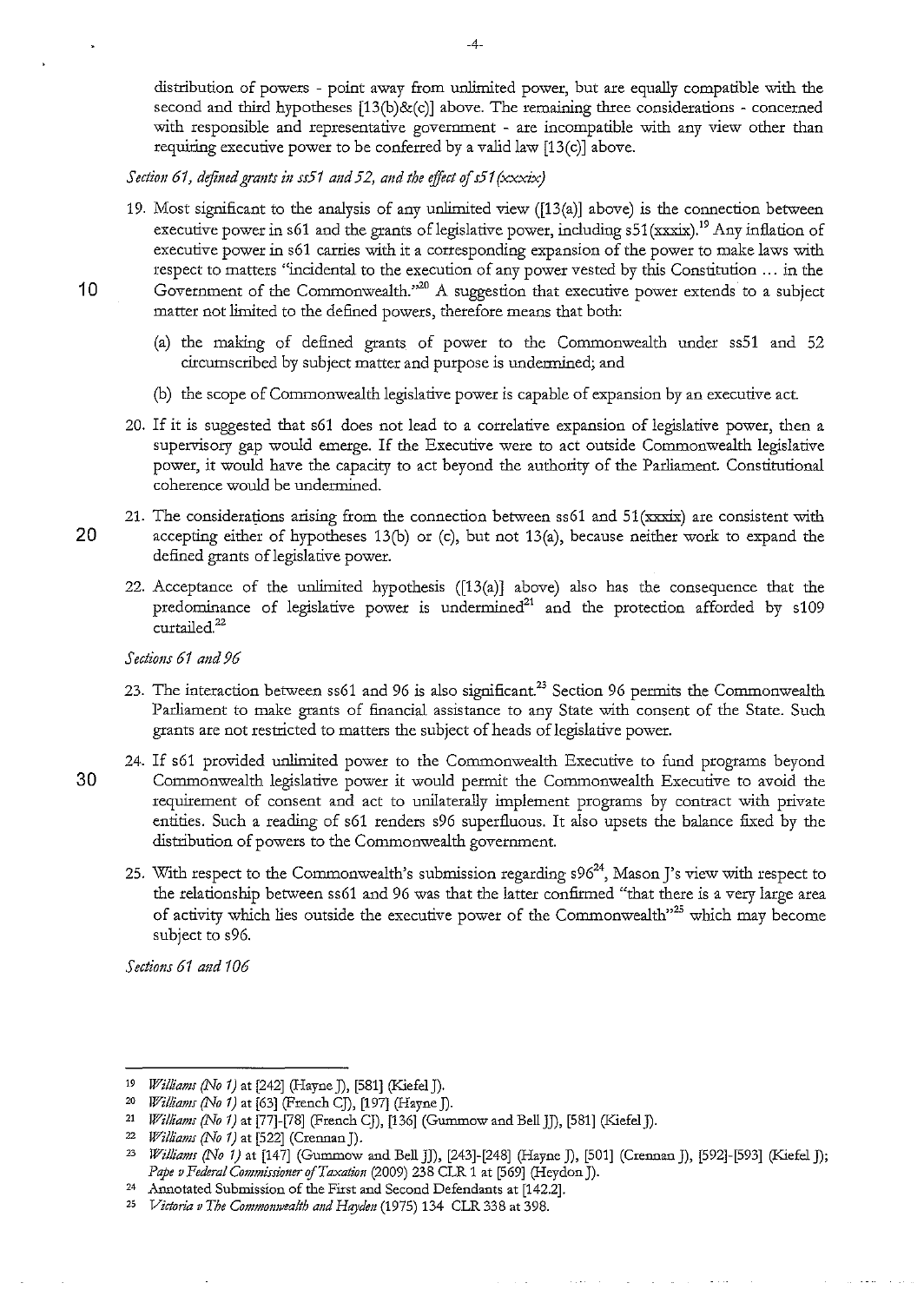- 26. The grant of executive power in s61 has to be construed in the context of the continuation of the States as independent entities with their own executive power.<sup>26</sup> The observations of Dixon J in the *Melboume Corporation case* are relevant.<sup>27</sup>
- 27. The coexistence of the States and the Commonwealth as independent polities and the distribution of power between those polities also raises complex issues. The wider the scope of Commonwealth executive power, the wider is the potential area of immunity from interference by State law. The suggestion in support of the unlimited view that there are "large areas in which there can be a concurrent exercise of Commonwealth and State executive power"<sup>28</sup> assumes the answer to large and complex questions concerning the interaction of multiple polities within the 10 federation, which gave rise to the *Cigamati?'* doctrine and informed the result in *Re Residmtial Tenancies Tribunal*<sup>30</sup> Those questions concern, at a minimum: (a) whether non-statutory "executive power" beyond the prerogatives is protected by an immunity; and (b) whether there is utility in the distinction between a law affecting the 'capacities' and one affecting their exercise.
- 28. Further, an unlimited view of Commonwealth executive power suggests that the Commonwealth Executive can operate on the same subject matter as State executive power. As French CJ observed in *Williams (No 1)* expenditure administered and controlled by the Commonwealth *"in fields within the competmce* !if *the executive govemmmts* !if *the S fates has, and ahvqys has had, the potential, in a*  practical way of which the Court can take notice, to diminish the authority of the States in their fields of *operation*."<sup>31</sup> That there may be no legal conflict is not to the point.<sup>32</sup> There is no reason why on 20 this approach Commonwealth action under contract may not operate to frustrate or defeat the ends sought to be achieved by State action.

### *Sections 61 and 99 (preference) and sections 61 and 94 (surplus revenue)*

29. Section 61 is to be understood beating in mind the limits on Commonwealth legislative power prohibiting "discrimination" or "the giving of preference" to a State.<sup>33</sup> Those limits apply to "laws" or "regulation" by the Commonwealth, but do not apply to executive action that is not taken pursuant to statutory authority, including contracts consensually entered into. The unlimited view of Commonwealth executive power would permit preference to be afforded to a State by executive action, when it could not be permitted by executive action made pursuant to legislation subject to that limit. As is also the case with respect to s94 of the Constitution, which 30 provides for the distribution of sutplus revenue of the Commonwealth to the States, this points away from the conclusion that the power to spend is unlimited.<sup>34</sup>

#### *Section* 61, 1~sponsible *government (sst,* 2, 63 *and* 64) *and represmtative governmmt*

- 30. Section 61 operates in the context of arrangements for the exercise of Parliamentary control over the Executive established by the Constitution. Unlimited Commonwealth executive power diminishes Parliamentary engagement and supervision of executive action.<sup>35</sup>
- 31. Section 64 and its surrounding provisions establish a relationship described by the expression "responsible government". The substance of that arrangement is parliamentary oversight over the exercise of executive power. That suggests that not only must legislative power be as extensive as executive power, but must govern the interpretation of provisions that concern the ability of 40 Parliament to control or curtail executive action. In particular, the view that the Commonwealth
	- has executive power where legislative power *could* be exercised, would leave an arrangement

- 28 .Annotated Submission of the Fixst and Second Defendants at [143.1]. 29 *Commonwealth v Cigamatic Pty Ltd (In liquidation)* (1962) 108 CLR 372.
- 

3<sup>3</sup>*Williams (No 1)* at [60]-[61] (French CJ), [136] (Gummow and BellJJ), [508]-[516] (CrennanJ), [581] (KiefelJ).

<sup>26</sup>*Williams (No 1)* at [37] (French CJ), [522] (Crennan J), [590] (Kiefel J); *Pape v Comn101twealth* (2009) 238 CLR 1 at [214] (Gummow, Crennan and Bell JJ).

<sup>27</sup>*The L!rdMC!Jor, Cotmcillors and Citizens* of *the City* of *Melbourne v The Commonwealth* (1947) 74 CLR 31 at 82.

<sup>&</sup>lt;sup>30</sup> Re Residential Tenancies Tribunal (NSW) and Henderson; Ex parte Defence Housing Authority (1997) 190 CLR 410.<br><sup>31</sup> *Williams (No 1)* at [37] (French CJ).

<sup>32</sup>*Davis v The Commomvealth* (1988) 166 CLR 79 at 92 (Mason CJ, Deane and Gaudron JJ); *Williams (No 1)* at [37] (French CJ).

**<sup>33</sup> Constitution, s** 99.

<sup>34</sup>*Williams (No.1)* at [250] (Hayne J).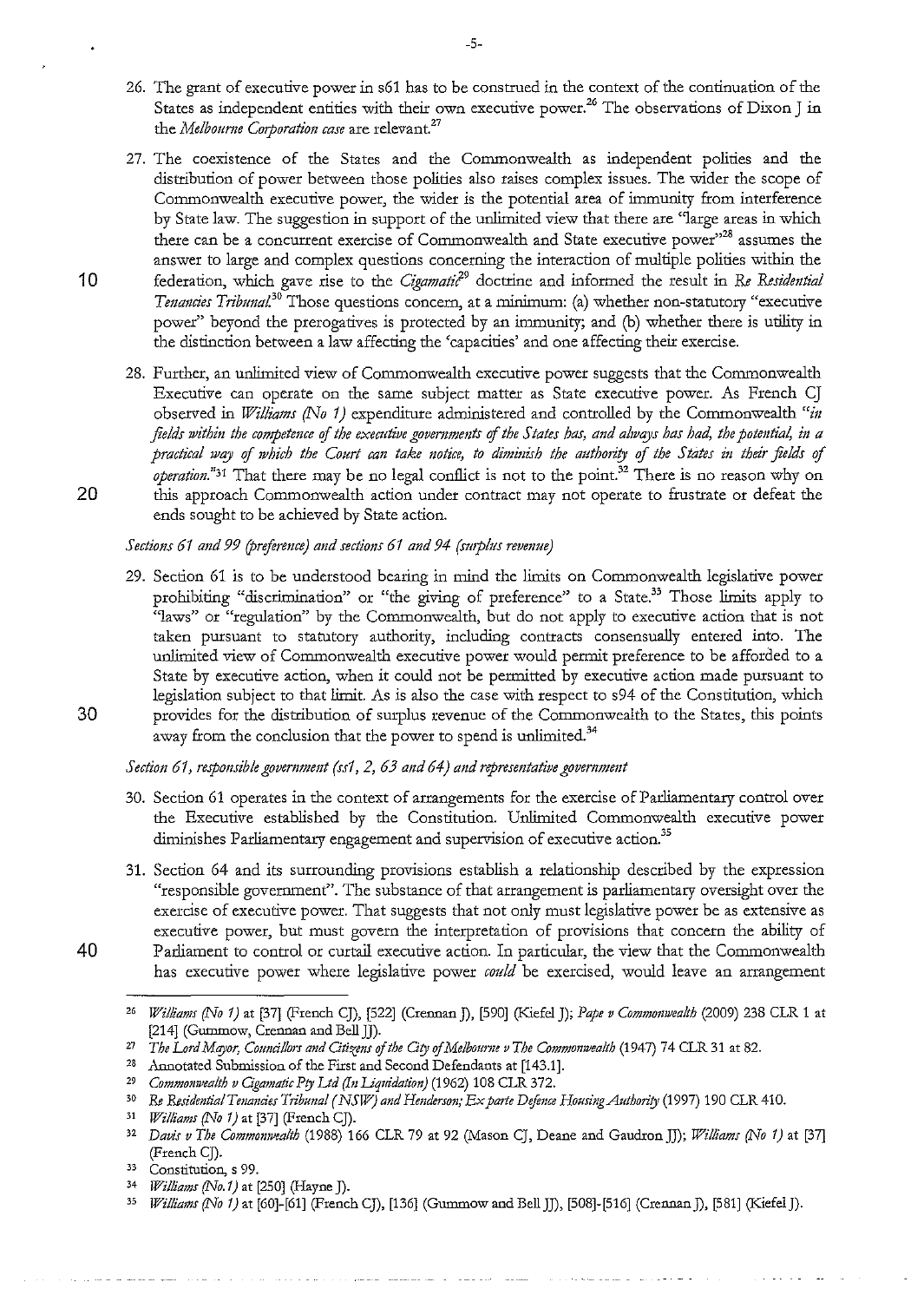whereby, save for appropriation, executive action could occur without authorisation by an Act of Parliament. That represents at least a weakening of legislative predominance, and undermines responsible government. The correlative reduction in legislative control also weakens representative government.<sup>36</sup> That is so because it reduces the participation of elected representatives, and in particular the intended States House, in the control of decision making.<sup>37</sup>

32. As the law of contract permits the entry by the Commonwealth into an unlimited form of noncoercive bargains, the practical consequences of a view that executive power may be exercised without parliamentary control become apparent. Contract provides a means of the Commonwealth exercising administrative power.<sup>38</sup> Reliance upon an appropriation as a mean of 10 control must in turn bear in mind the limits of control by appropriation. The Court in *Combet*<sup>39</sup> held that an appropriation Act will validly appropriate funds for advertisements, notwithstanding that the expenditure for that program of advertisements was not specifically identified in the appropriation Act or Portfolio Budget Statement. That being so, it is hard to see how appropriation, and the generality and abstraction it permits, represents more than a partial engagement with the parliamentary process. 40 Moreover, the absence of an appropriation does not deprive a contract of its validity, nor in any practical sense is a Parliament freely able after the event to extricate itself from a contractual obligation entered into without its participation.

### *Section 61 and the Senate*

33. A view of executive power where the Parliament *could* legislate particularly diminishes the 20 participation of the Senate, and accordingly undermines the legislative arrangement and the role of the Senate provided for in Chapter 1, Part II of the Constitution.<sup>41</sup> That follows because the limit of the Senate's effective participation would be in addressing an appropriation, there not being a law on which the executive action is authorised. On addressing an appropriation, the Senate by reason of ss53 and 54 of the Constitution could not introduce or amend the law (assuming the program is disclosed in the appropriation), leaving it with the blunt option of returning it to the House of Representatives. The significance of the Senate returning an appropriation bill, and blocking supply, cannot be understated.

#### *Section 61 and the prerogative*

34. Section 61 is to be understood bearing in mind that Commonwealth executive power includes 30 defined prerogative powers.<sup>42</sup> Their definition in Australia has been marked by a restraint reflecting the place of prerogative powers in a written Constitution. An unlimited view of Commonwealth executive power  $[(13(a))]$  under s61 has the potential to entirely subsume those defined limits. That is so because restraint in the definition of the prerogatives is defeated by a view that assimilates with them a form of executive power to be exercised outside a grant made by statute.

### **Conclusion**

35. The foregoing discussion of the constitutional text and structure which must be accommodated to ascertain the scope of Commonwealth executive power in s61 supports the majority view in *Williams (No 1),* which, as discussed above, was clear in its rejection of the unqualified and 40 unlimited approach to Commonwealth executive power which the Commonwealth seeks to reagitate in this case. Hypothesis 13(a) must be rejected. So too, South Australia contends, the same considerations support the four Justices in *Williams (No 1)* who rejected the narrow basis argument or common assumption – hypothesis 13(b). Here, as in *Williams (No 1)*, the SUQ Funding Agreement is not supported by s61.

<sup>36</sup>*Williams (No 1)* at [136]-[137], [145] (Gurnmow and BellJD.

<sup>37</sup>*Williams (No 1)* at[145] (Gurnmow and BellJJ). 38 Seddon, The Interaction of Contract and Executive Power (2003) 31 Fed Law *Rev* 541; *Williams (No 1)* at [158] (Gurnmow and Bell JJ).

<sup>&</sup>quot; *Combet v Commomvealth* (2005) 224 CLR 494.

<sup>40</sup>*Williams (No 1)* at (222] (Hayne J). 41 *Williams (No 1)* at [60]-[61] (French CJ), [136] (Gurnmow and Bell JJ), [487] (Crennan J).

<sup>42</sup> *Williams (No 1)* at [544] (CrennanJ).